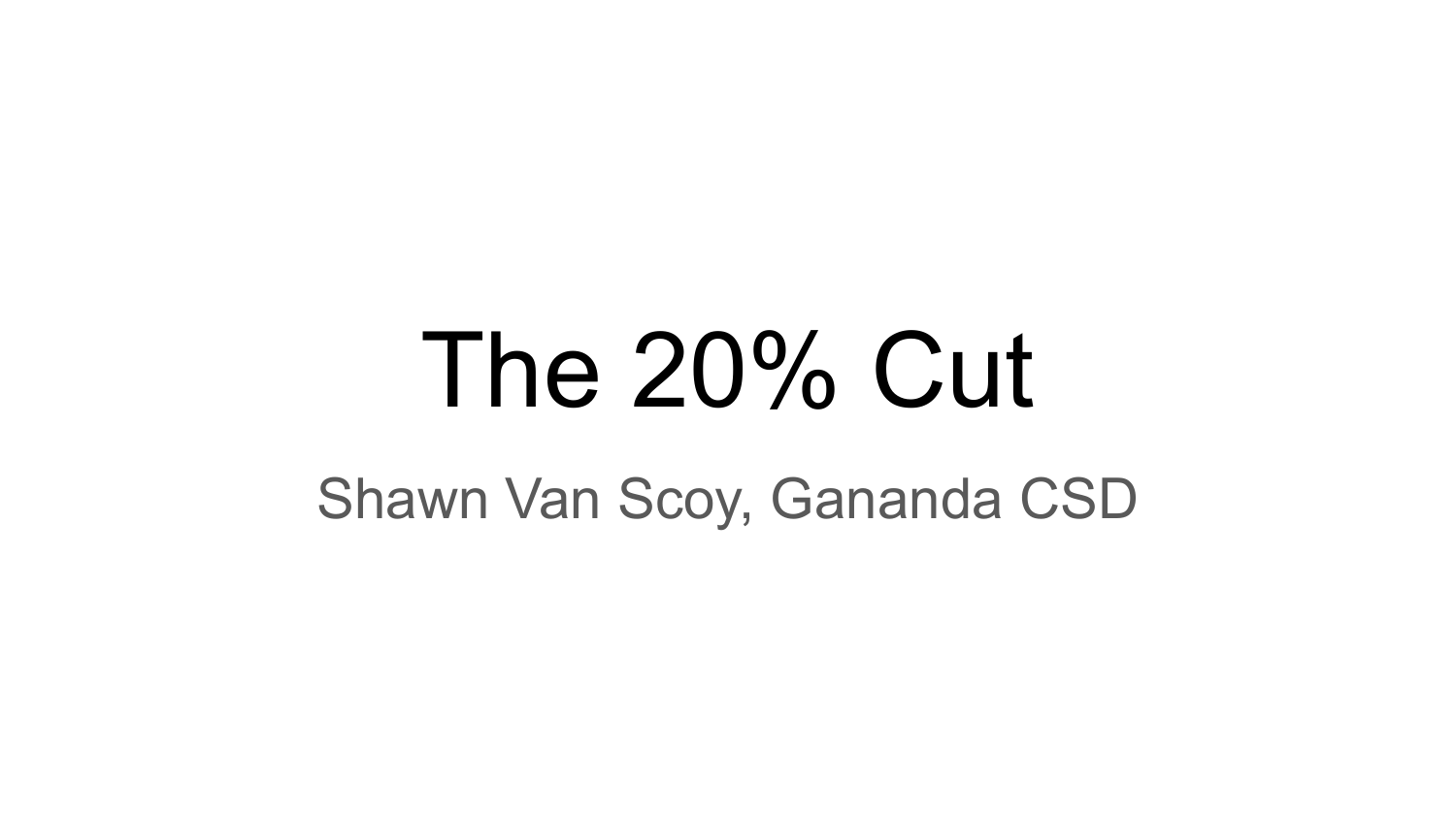"If the federal government doesn't provide more aid, New York's financial plan this week will forecast 20% cuts to schools, local governments and hospitals," [-Governor Andrew Cuomo, Syracuse.com 4/20/20](https://www.syracuse.com/coronavirus/2020/04/cuomo-20-funding-cuts-may-be-coming-for-schools-hospitals-more.html)

Budget director Robert Mujica told The Associated Press that the state has withheld \$300 million in education funding  $-$  a fraction of \$26.4 billion in total school funding. Mujica said the state won't be withholding school aid due at September's end, despite concerns from some school leaders. [APnews.com,](https://apnews.com/article/virus-outbreak-new-york-thomas-dinapoli-new-york-city-only-on-ap-71c34fb04b1059a8035e0f7e8f641c94) [9/16/20](https://apnews.com/article/virus-outbreak-new-york-thomas-dinapoli-new-york-city-only-on-ap-71c34fb04b1059a8035e0f7e8f641c94)

11/16/20 still using delayed payments, will not say cuts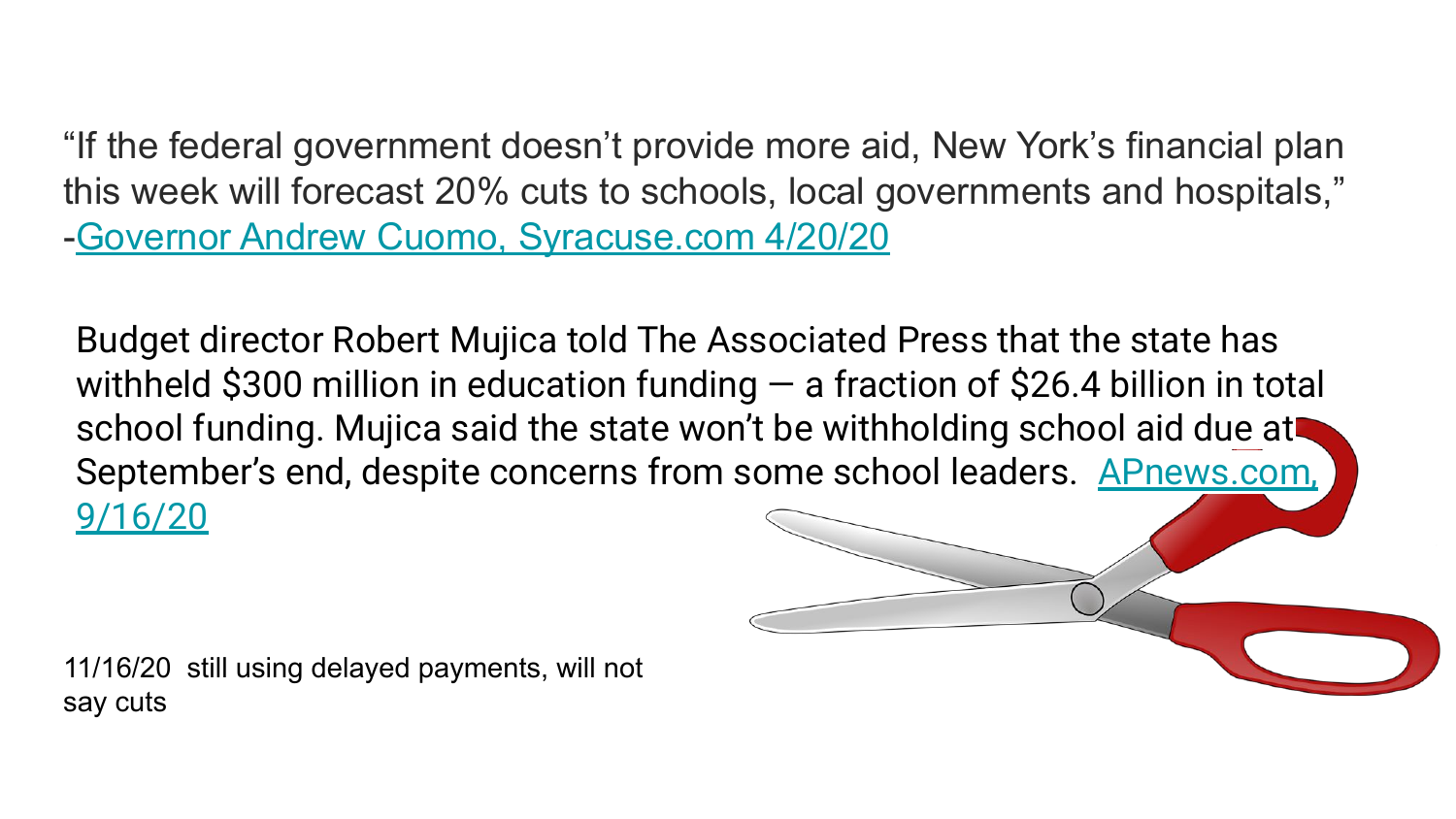#### So what's really going on?

|           | 2019-20 Aid<br>Due in 2020-21 | 2019-20 Aid<br>Received | 2020-21 Aid<br>Due | 2020-21 Aid<br>Received | Aid Not<br>Received |
|-----------|-------------------------------|-------------------------|--------------------|-------------------------|---------------------|
| July      | \$0                           | \$0                     | \$0                | \$0                     | \$0                 |
| August    | \$160,478                     | \$128,382               | \$0                | \$0                     | \$32,096            |
| September | \$601,535                     | \$481,228               | \$1,576,746        | \$1,576,746             | \$120,307           |
| October   | \$0                           | \$0                     | \$318,707          | \$318,707               | \$0                 |
| November  |                               |                         |                    |                         |                     |
| Total     | \$762,013                     | \$609,610               | \$1,895,453        | \$1,895,453             | \$152,403           |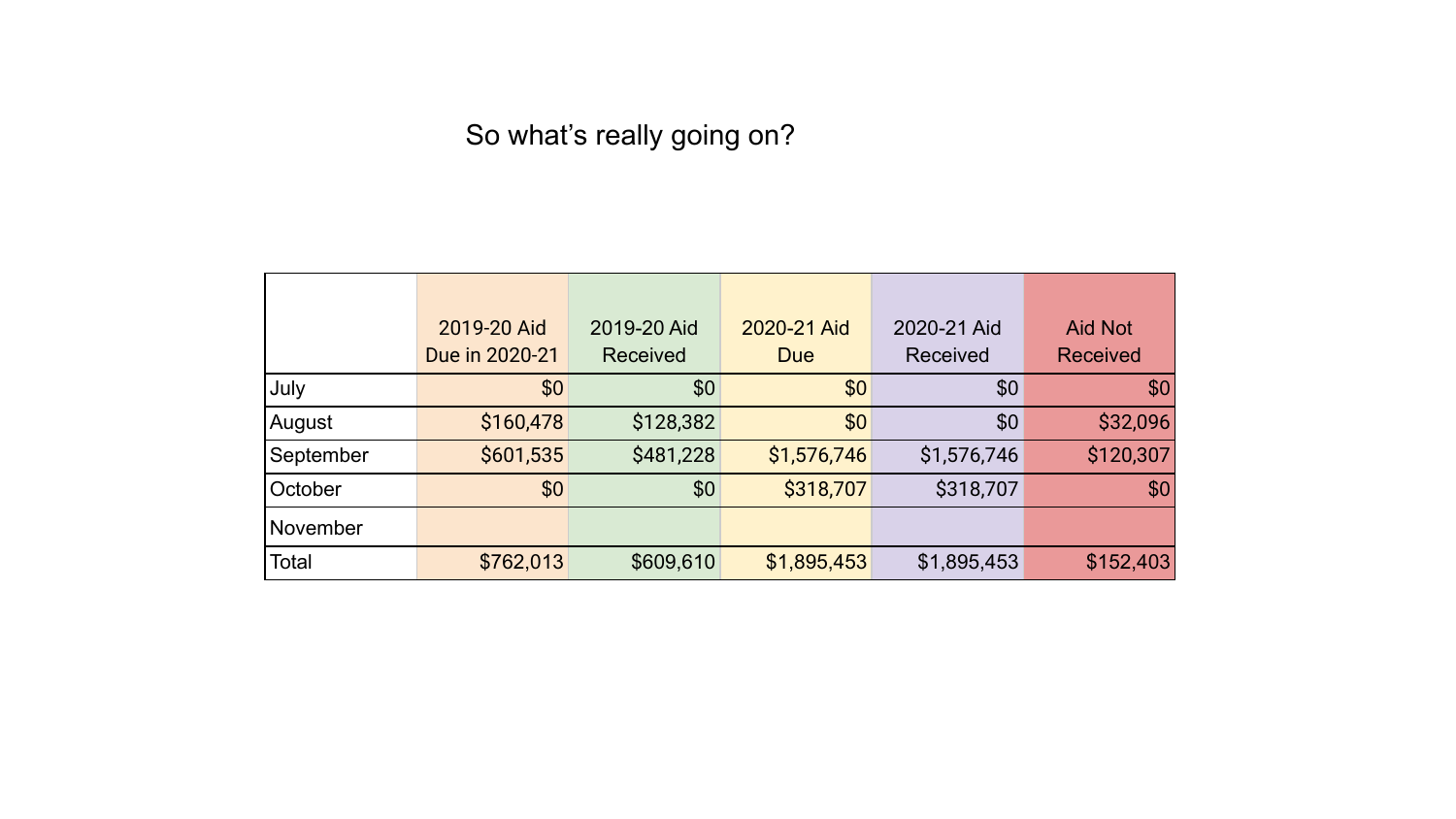# **NYS Education Funding Fast Facts**

\$26 Billion

### $GEA = $2.6$  Billion

# $20\% = $5.2$  Billion

### **\$1.1 Billion**

Federal CARES money was intended to help schools cover the costs of COVID-19. NYS used the money to supplant NYS efforts to support the 20-21 budget.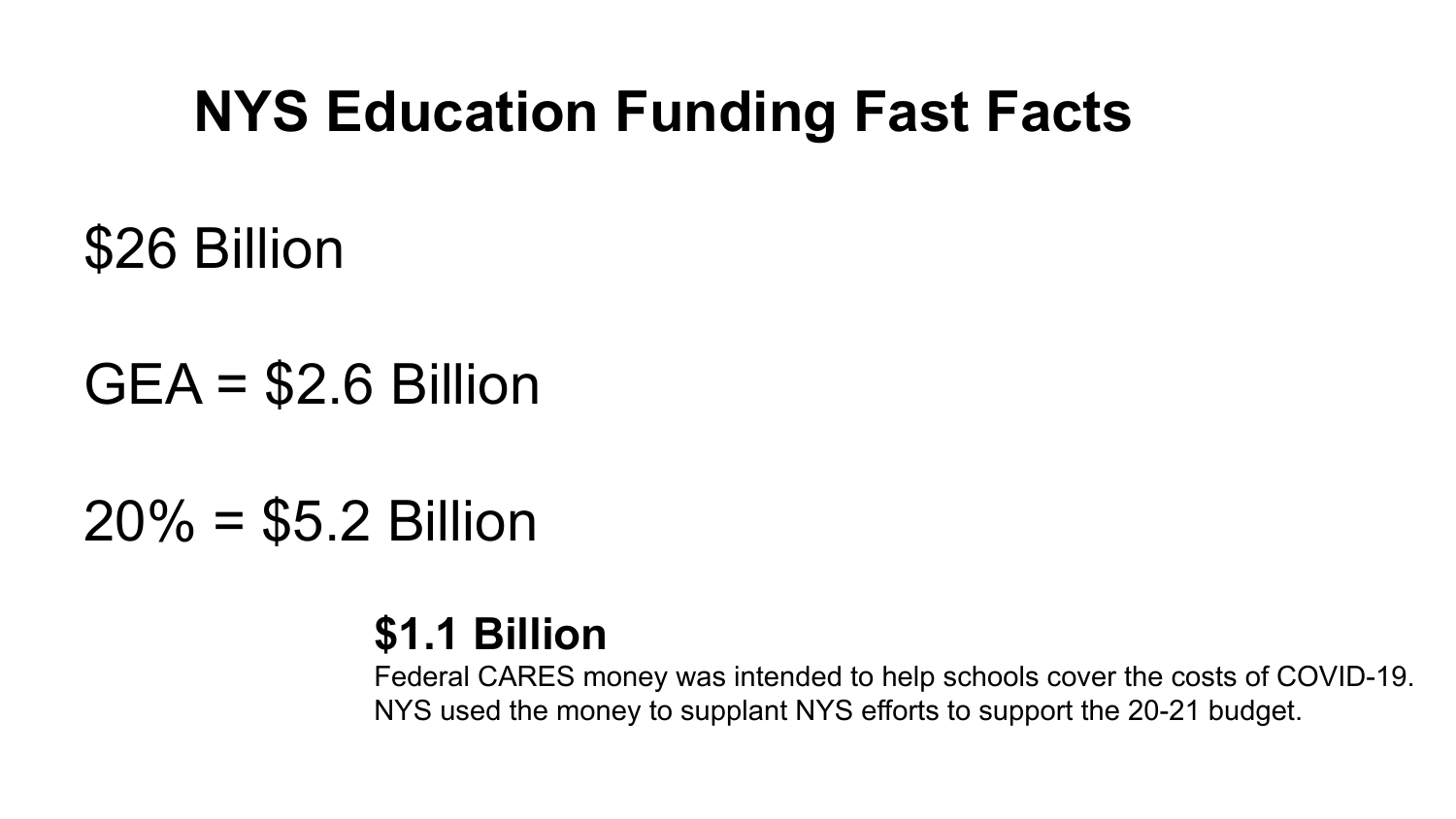# WFL BOCES Component Districts

25 Districts 35,260 Students \$848,486,662 Annual Budget

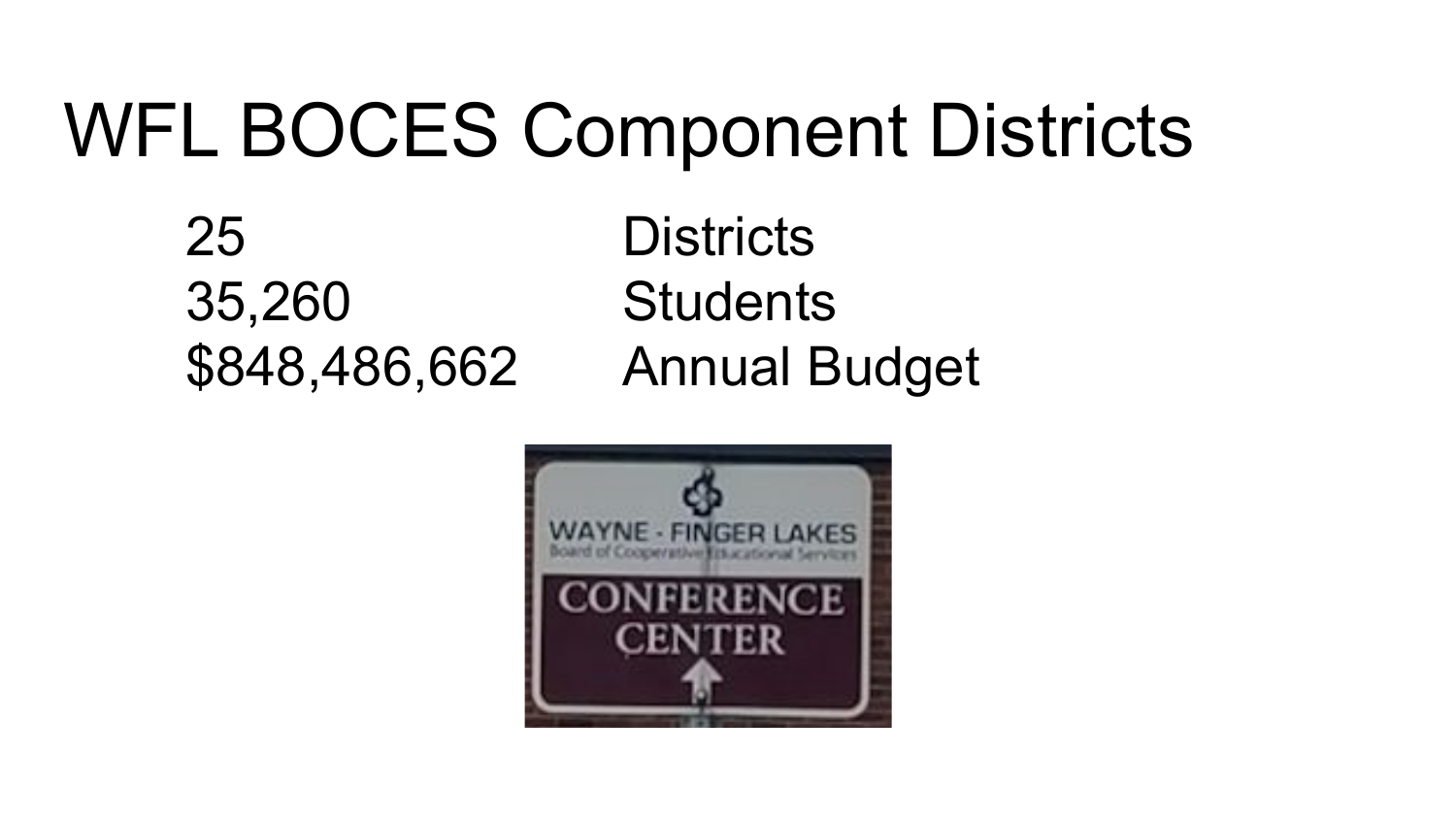#### **\$848,483,662**

Budgeted to support our schools

\$428,753,327 In state aid

### 20% Potential cut

\$85,750,665 In actual dollars to be cut

10.54% Average budget reduction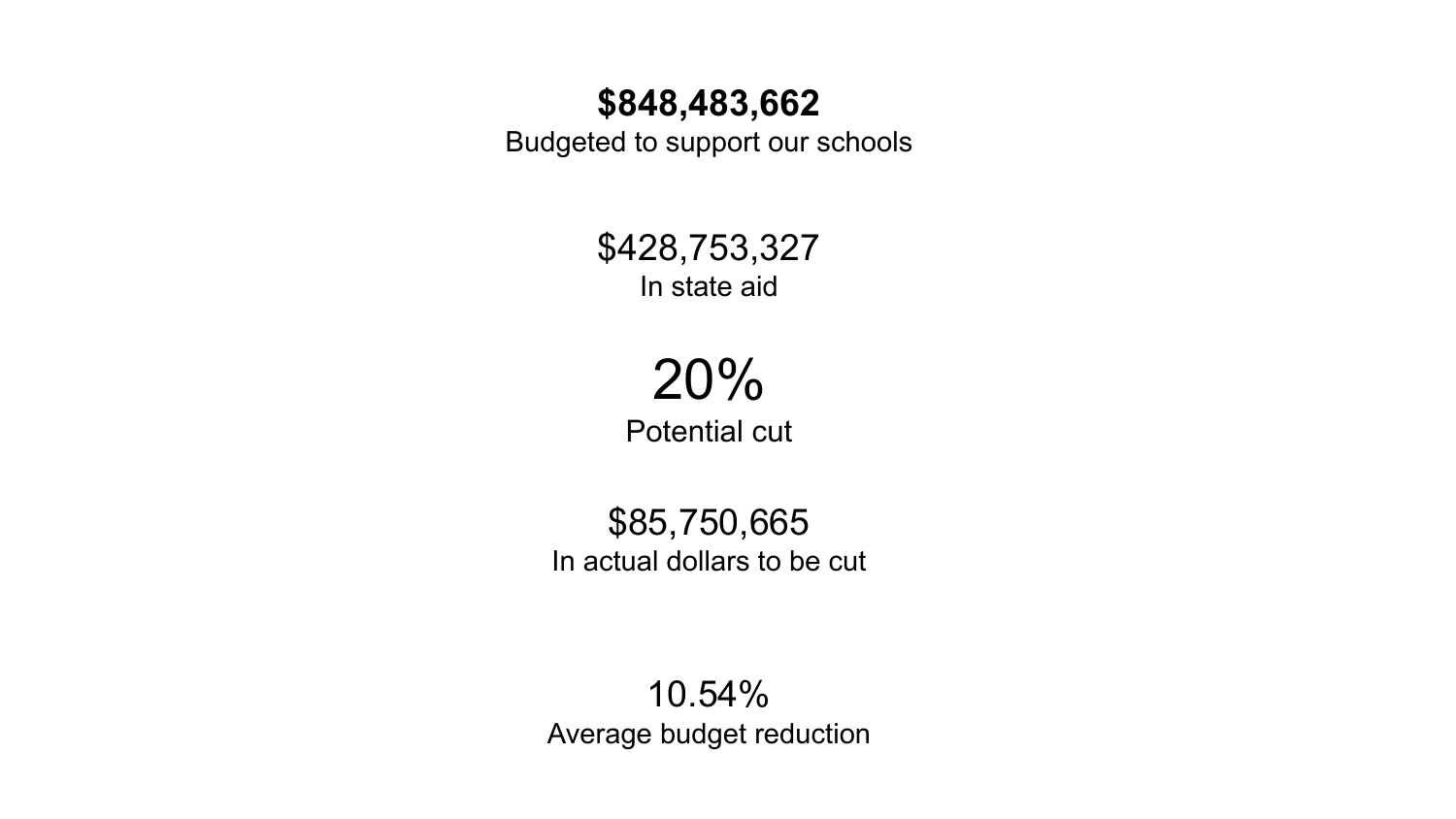Impact

# **1,511 Teaching Positions**

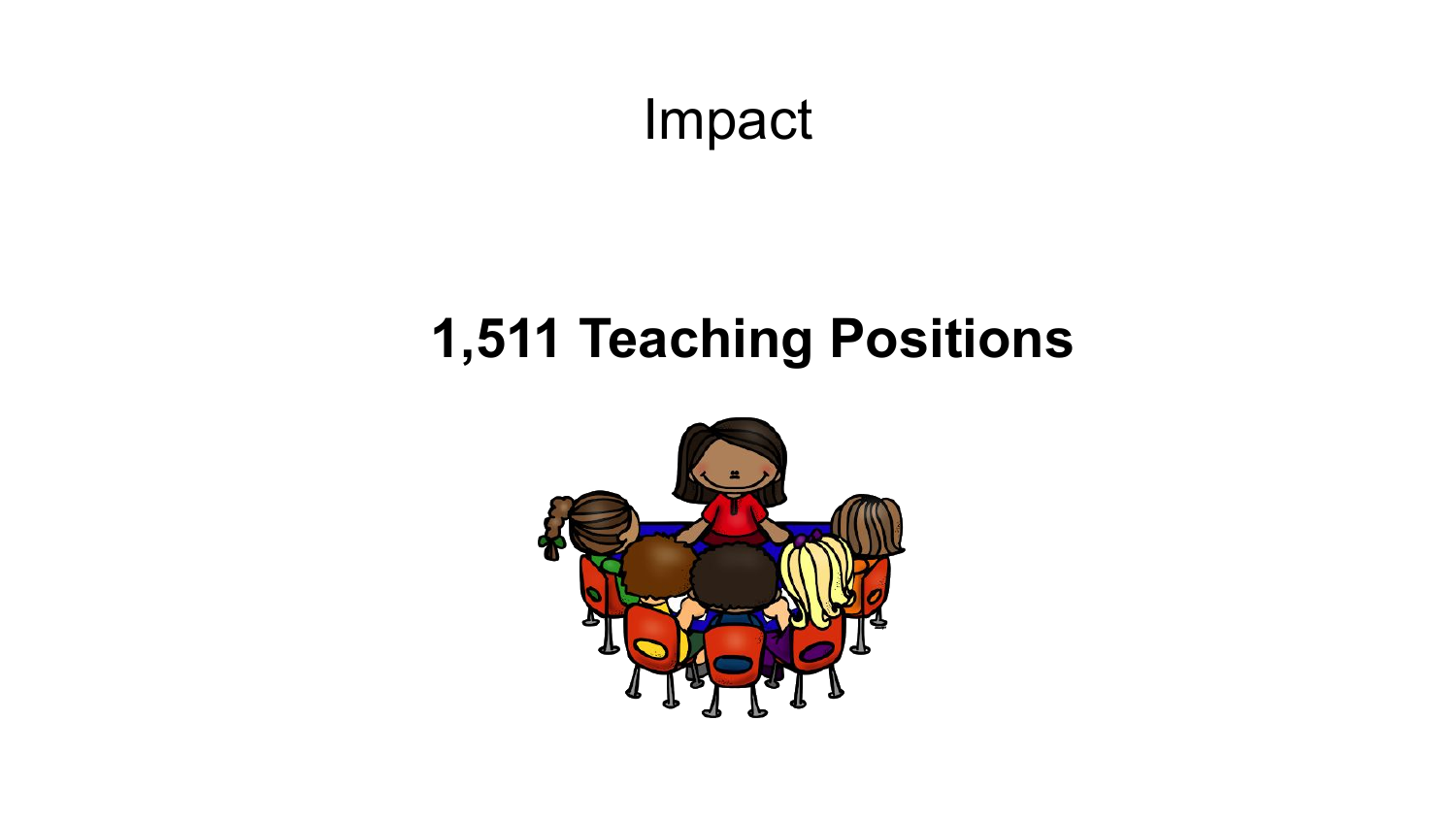# Other Impacts

- School resource officer
- International Baccalaureate programs
- Advanced placement programs
- Music programs
- Art programs
- Universal Pre-K
- Increased class sizes
- Athletics
- Maintenance equipment
- **Foreign languages**
- **Career and Technical education**
- **Transportation limits**
- Attempts to freeze salaries
- **Electives**
- **Extracurricular activities**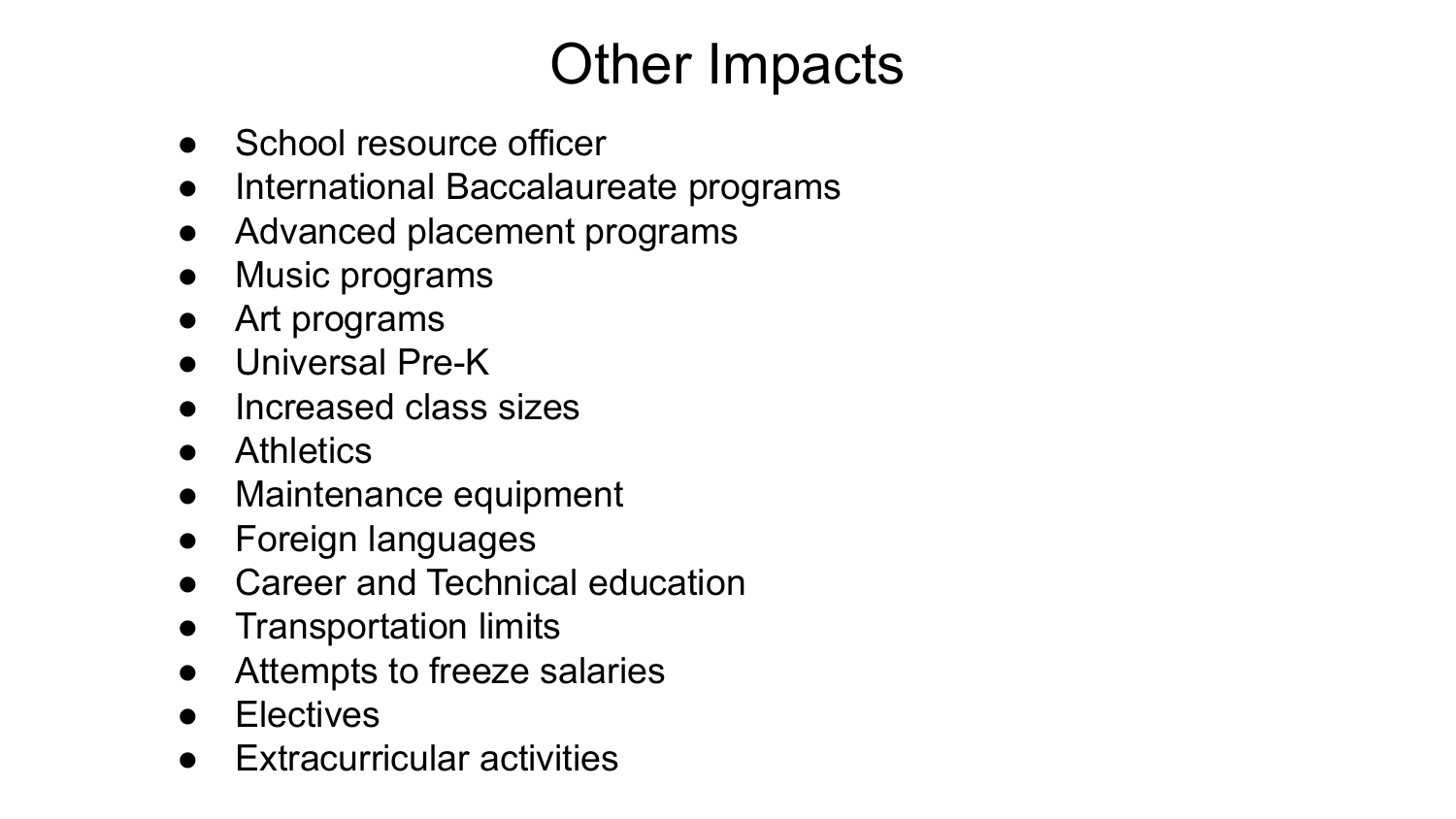#### Diverse Fiscal Demographics

35,260 students \$848,486,662 Annual Budget

- 3 small cities
- 5 larger that 2,000 student
- 9 1,000 to 1,999
- 11 less than 1,000
- 5 with a CWR less than .5
- 10 with a CWR greater than .5 but less than .6
- 10 with a CWR greater than .6
- 13 districts with more than 50% of students getting free or reduced Lunch 12 districts with less than 50% of students getting free or reduced Lunch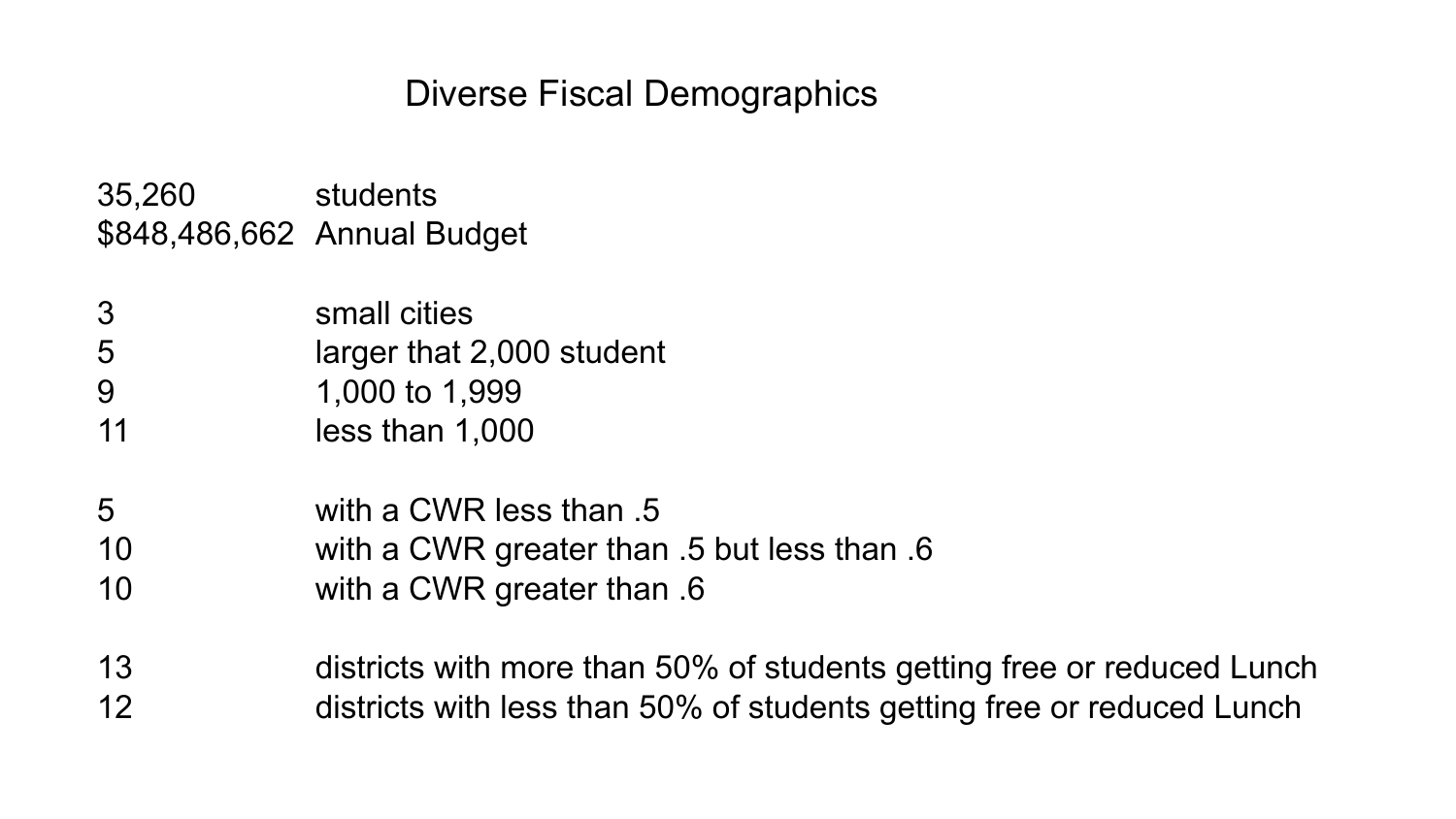# The 1st Problem

| <b>District</b>      | Lyons        | Canandaigua  | <b>Wantagh UFSD</b> |
|----------------------|--------------|--------------|---------------------|
| <b>Annual Budget</b> | \$24,719,112 | \$77,702,662 | \$79,806,470        |
| <b>Total NYS Aid</b> | \$17,383,652 | \$27,514,365 | \$17,646,667        |
| Aid as % of Budget   | 70.32%       | 35.41%       | 22.11%              |
| $20\%$ Cut =         | \$3,476,730  | \$5,502,873  | \$3,529,333         |
| Cut as % of budget   | 14.06%       | 7.08%        | 4.42%               |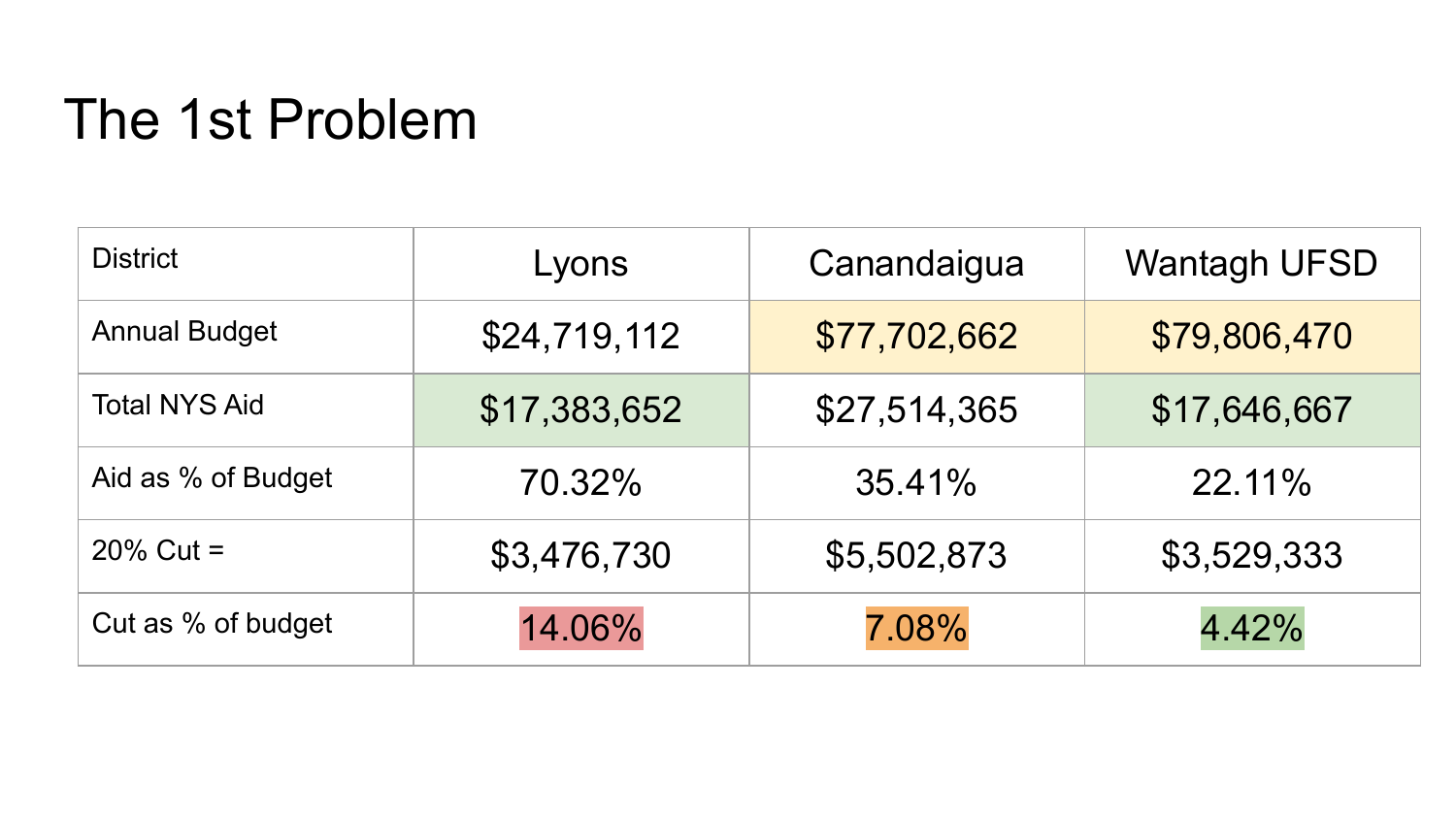### The 2nd Problem

The Poorest 10% of schools receive \$3,779,000,000 20% cut = \$ 755,800,000

Richest 10% of schools receive  $\frac{1}{2}$  458,000,000  $50\%$  cut =  $$ 229,000,000$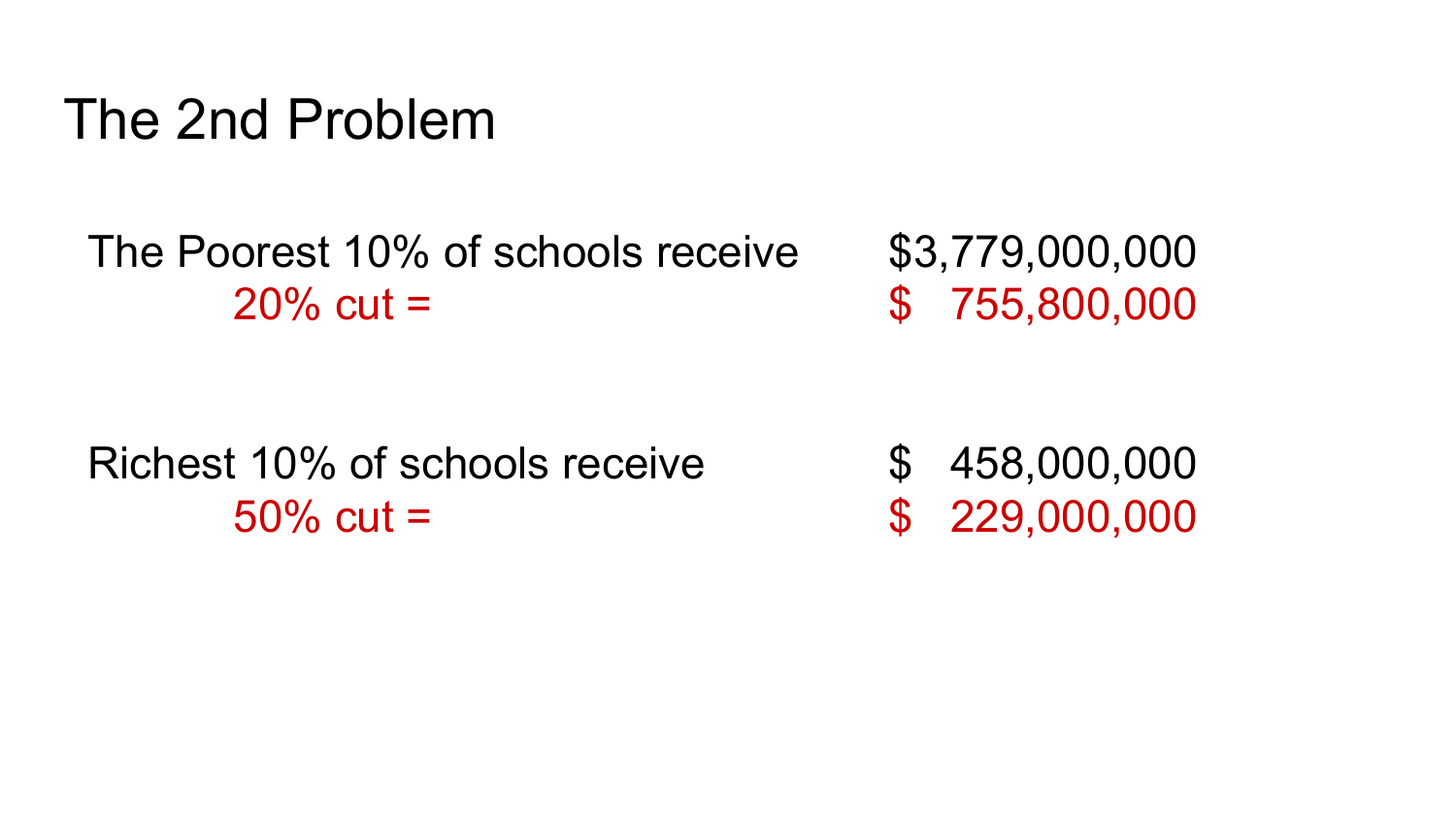#### No matter how it's distributed, a 20% state aid loss is untenable.

#### 20% "Across the Board Reduction - Per Pupil Aid Reduction by Combined Wealth Ratio Deciles



#### **Adjusting for Wealth is Also Problematic**

If some districts are to receive less than a 20% reduction based on need, then other districts, including those who are **average wealth would have to** see a reduction far greater than 20%. Consider, for illustrative purposes, that to save \$5.2 billion, it would require cutting all aid to districts with fewer than 44% of their students in poverty - 45% of districts would not receive a single dollar of state aid.

NEW YORK STATE EDUCATIONAL CONFERENCE BOARD John Yagielski, Chair-chair@nysecb.org

#### Source: NYSECB, New York State Educational Conference Board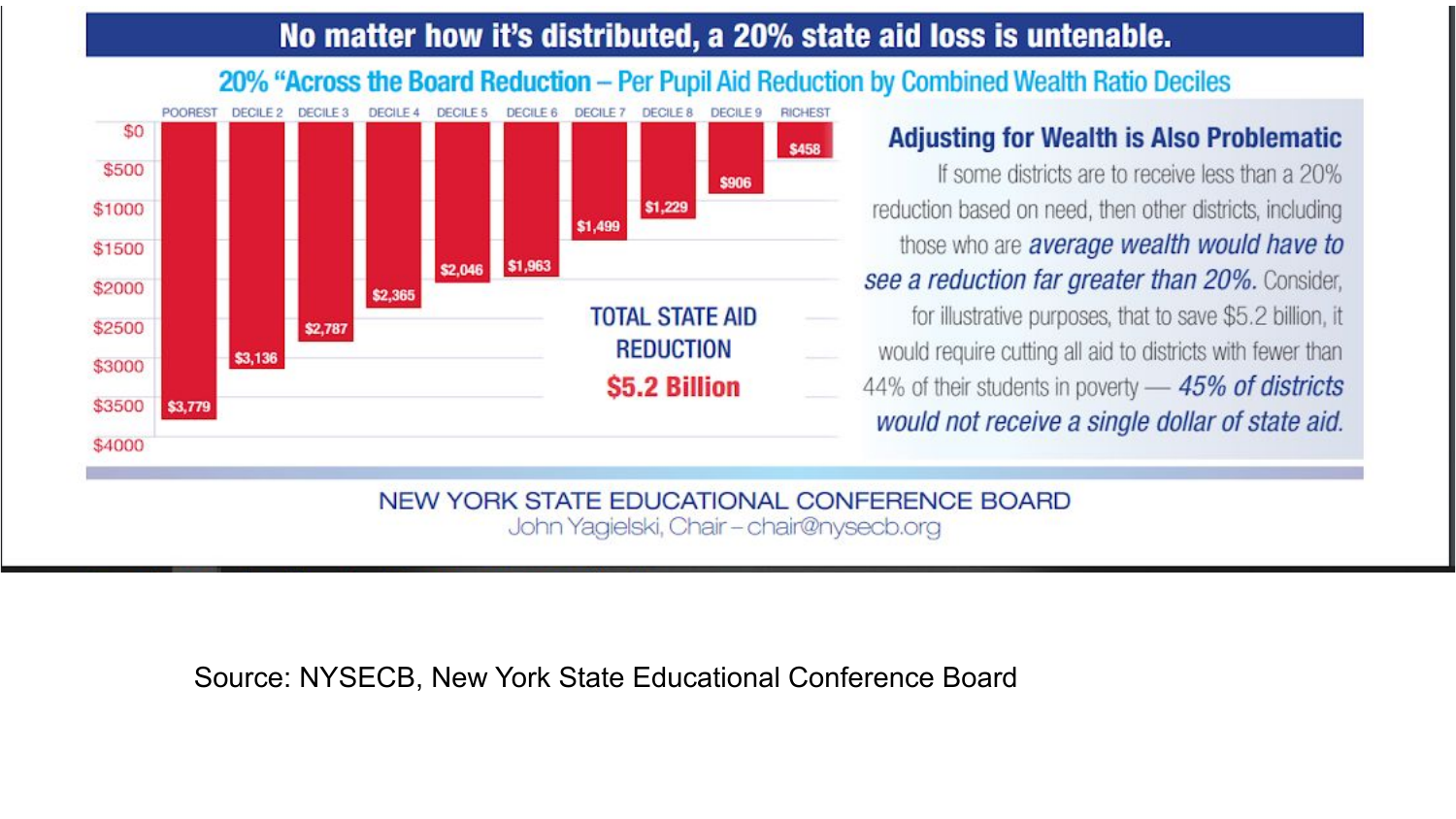### Equal is not Equitable